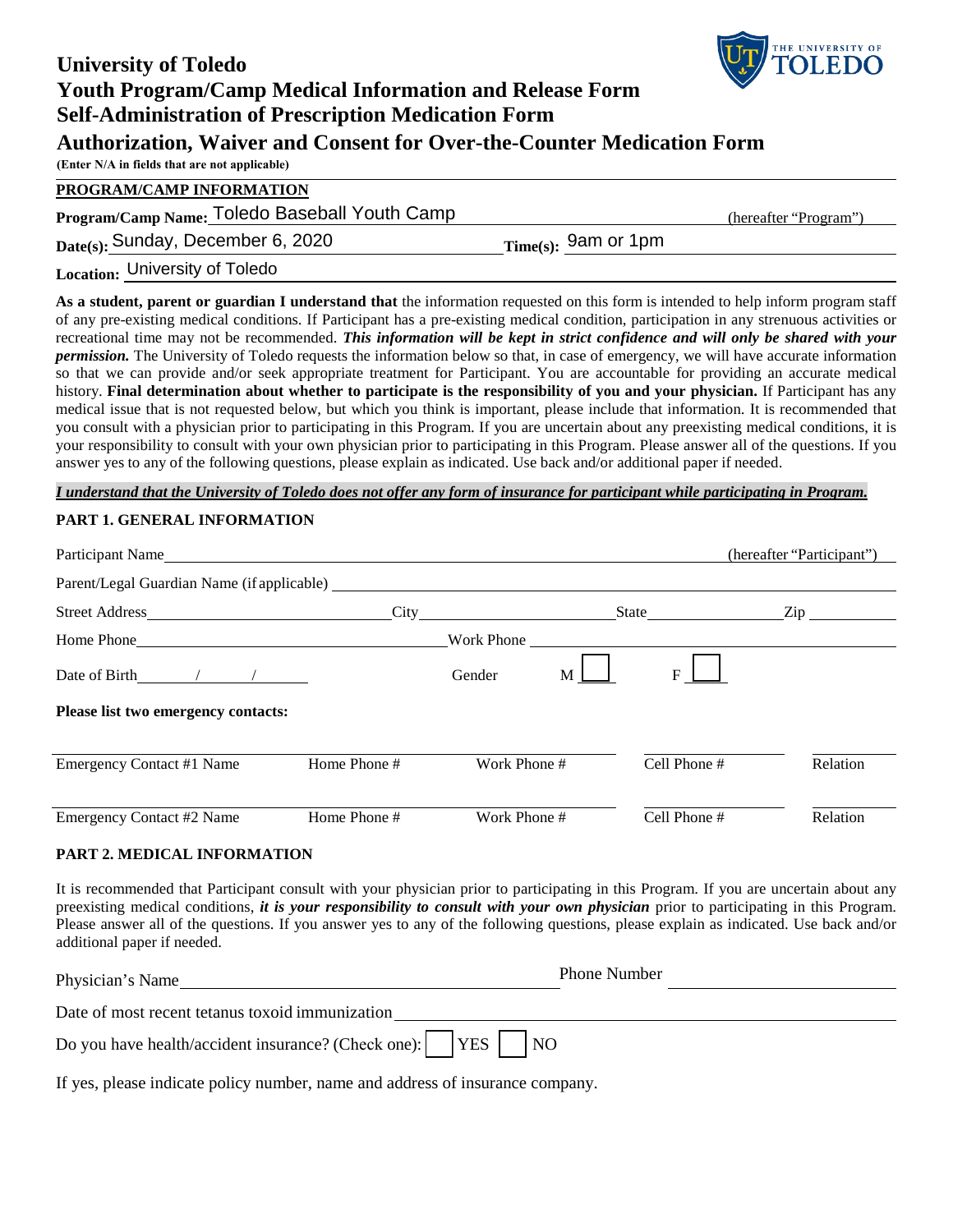## **PLEASE ENCLOSE A COPY OF THE FRONT AND BACK OF YOUR INSURANCE CARD WITH THIS FORM**

| For the following, check appropriate response and explain as appropriate:<br>Does participant have any limiting medical conditions that you or your doctor feel would limit camp participation?<br>Identify and explain: | <b>YES</b> |
|--------------------------------------------------------------------------------------------------------------------------------------------------------------------------------------------------------------------------|------------|
| Is participant currently taking medication that may interfere with ability to safely participate in Program?<br>If yes, please indicate the medication and the condition being treated:                                  | <b>YES</b> |
| Does participant have a history of allergies or reactions to medications, insect stings, or plants?<br>If yes, please explain:                                                                                           | <b>YES</b> |
| Does participant have a history of, or currently suffer from, medical condition(s) with which we need to be aware?<br>If yes, please explain:                                                                            | <b>YES</b> |

## **PART 3: AUTHORIZATION FOR MEDICAL CARE (please complete if applicable)**

Unless prior arrangements have been made, medical needs will be handled through the University of Toledo Medical Center. In cases where medical attention is necessary, parents will be contacted for approval when possible. However, before medical treatment can be provided, we are required to have a medical release signed by the parent/guardian. The hospital will not perform services unless this form is presented at the time of treatment.

Participant has my permission to receive medical attention in the event of illness or medical emergency while participating in this Program. I will assume the financial responsibility for any cost of health care for my child that may occur during this Program.

As a participant, parent, or guardian I understand and acknowledge that my failure to disclose relevant information may result in harm to Participant and/or others during this Program. By signing my name I represent and warrant that I have provided all materials and important information to the University of Toledo pertaining to my Participant's medical, mental and physical condition and that it is accurate and complete. I agree to notify the University of Toledo of any changes in my mental, physical or medical condition prior Participant's scheduled Program.

By revealing or disclosing the above medical information it will not be used by University of Toledo personnel or employees to determine Participant's ability to participate safely in activities. I understand that, if Participant chooses to participate in activities, he/she do so voluntarily and of his/her own accord and the final decision regarding participation is solely the responsibility of myself and Participant.

| <b>Participant Name</b>      | <b>Parent/Guardian Name</b>      |
|------------------------------|----------------------------------|
| <b>Participant Signature</b> | <b>Parent/Guardian Signature</b> |
| Date                         | Date                             |

*A PARENT OR GUARDIAN MUST SIGN THIS FORM FOR A MINOR UNDER THE AGE OF 19*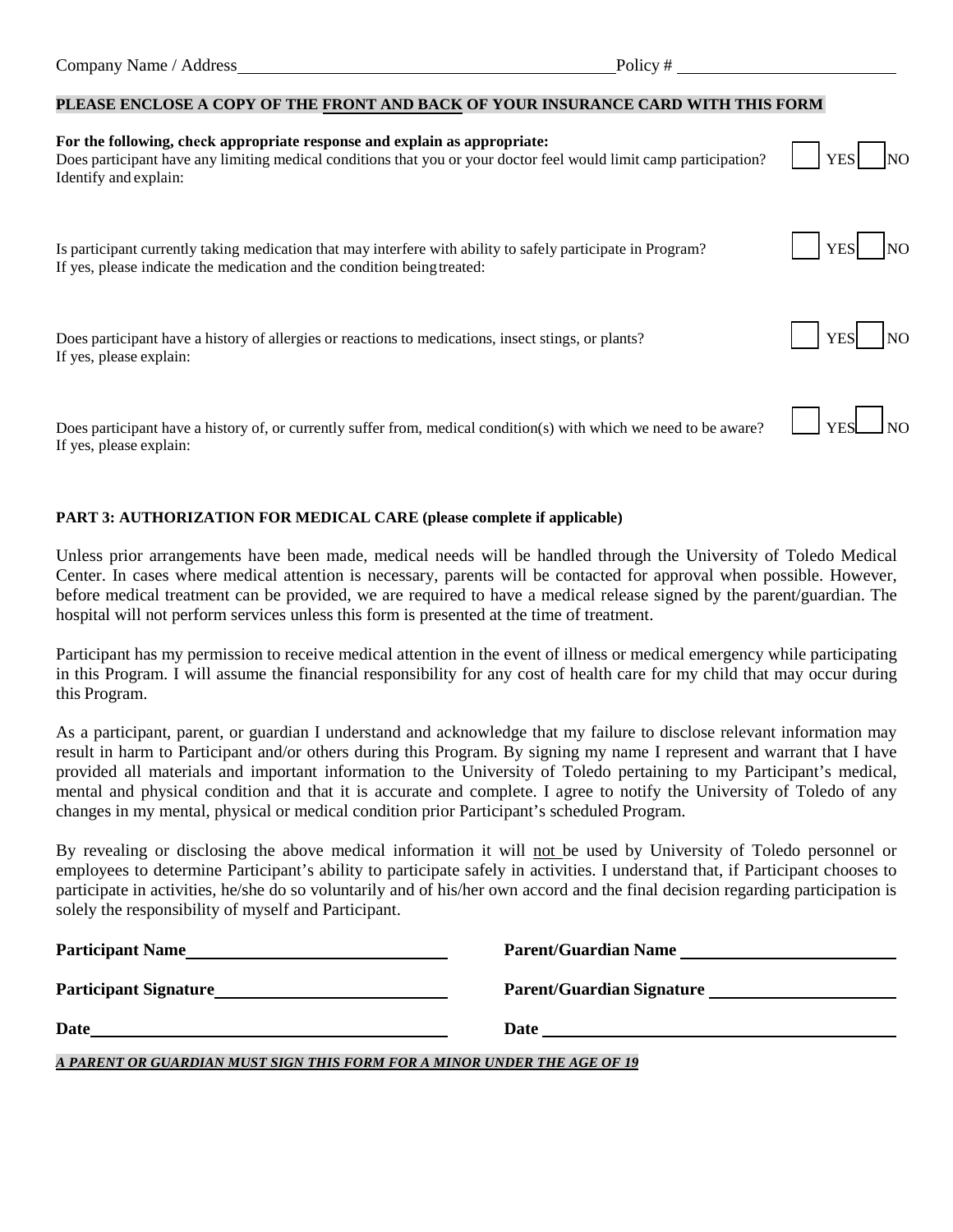#### **PART 4: PARENT/GUARDIAN AUTHORIZATION, WAIVER AND CONSENT FOR SELF-ADMINISTRATION OF PRESCRIPTION MEDICATION (please complete if applicable)**

This form must be completed fully in order for participants to self-administer required medication. A new medication administration form must be completed for each Program attended by the participant, for each medication, and each time there is a change in dosage or time of administration of a medication. Self-medication requires licensed health care authorization and signature, *and* parent signature.

 **No, my child does not need to take any prescription medication while at the Program.** 

# **Yes, my child will need to take prescription medication while at the Program.**

All prescription medications, including medications for conditions such as food, drug or insect allergies; diabetes; asthma; or epilepsy may be brought to the Program under the condition that the participant can self-manage care and delivery of medication with written authorization to do so at camp by a licensed health care provider. Prescription medication must be in its original container labeled by the pharmacist or prescriber. Label must include the name, address and phone number for pharmacist or prescriber. Containers must hold only the amount required for the time the participant will be attending the Program.

## **PRESCRIBER AUTHORIZATION FOR SELF-ADMINISTRATION OF PRESCRIPTION MEDICATION**

|                                                                 | Medication Name: Dose: Dose: Dose:                                                                                          |
|-----------------------------------------------------------------|-----------------------------------------------------------------------------------------------------------------------------|
|                                                                 |                                                                                                                             |
|                                                                 |                                                                                                                             |
|                                                                 |                                                                                                                             |
|                                                                 |                                                                                                                             |
|                                                                 |                                                                                                                             |
|                                                                 |                                                                                                                             |
|                                                                 |                                                                                                                             |
|                                                                 |                                                                                                                             |
| Is the participant capable of self-managed care?     YES     NO |                                                                                                                             |
|                                                                 | Prescriber's Name/Title: Prescriber's Place of Employment:                                                                  |
|                                                                 |                                                                                                                             |
|                                                                 | I hereby affirm that this individual has been instructed in the proper self-administration of the prescribed medication(s). |
|                                                                 |                                                                                                                             |

I authorize and recommend self-medication by my child for the above medication. I also affirm that he/she has been instructed in the proper self-administration of the prescribed medication by his/her attending physician. I shall indemnify and hold harmless the Program Staff, University of Toledo, its Board of Trustees, Administration, Faculty, Staff, Student Leaders, and all other officers, directors, employees and agents against any claims that may arise relating to my child's self-administration of prescribed medication(s). *I/We have legal authority to consent to medical treatment for the participant named above, including the administration of medication at the above referenced Program.*

**Parent/Guardian Name**

**Parent/Guardian Signature Date Date**